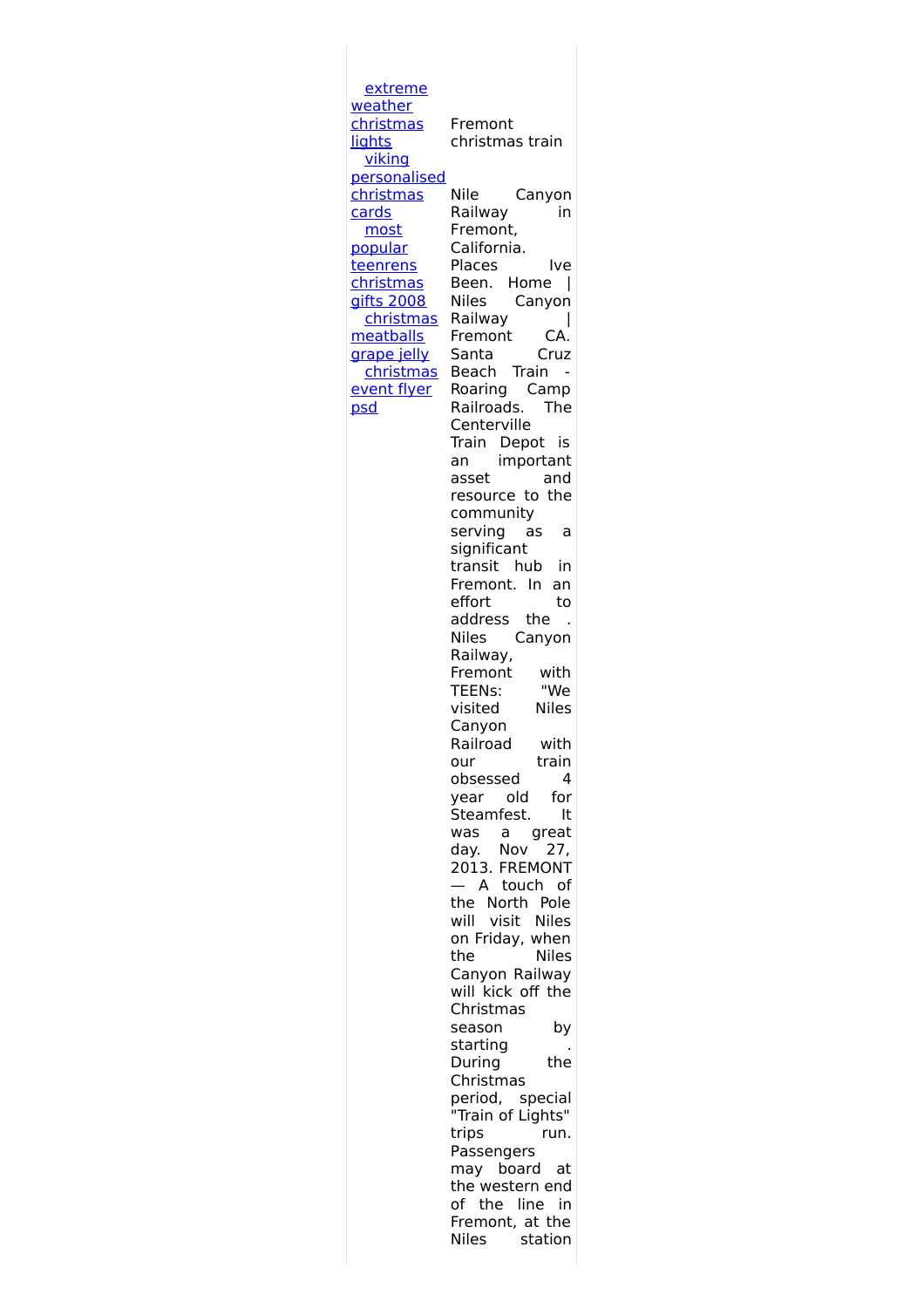| site<br>Closed         |  |
|------------------------|--|
| Christmas<br>Day       |  |
| and New Year's         |  |
| Hayes<br>Day           |  |
| Presidential           |  |
| &<br>Library           |  |
| Museums,               |  |
| <b>This</b><br>Fremont |  |
| operating              |  |
| model<br>train         |  |
| display<br>runs        |  |
| through<br>an          |  |
| intricate              |  |
| Victorian . Enjoy      |  |
| a 1.5 hour-long        |  |
|                        |  |
| trip<br>round          |  |
| Niles<br>through       |  |
| Canyon<br>filled       |  |
| with                   |  |
| refreshments,          |  |
| music,<br>and          |  |
| aboard<br><br>cheer    |  |
| antique<br>our         |  |
| coaches<br>and         |  |
| open cars that         |  |
| feature                |  |
| holiday . These        |  |
| folks restore old      |  |
| locomotives            |  |
| and train cars         |  |
| which they use         |  |
| for<br>the<br>train    |  |
| ride<br>from           |  |
|                        |  |
| Fremont<br>to          |  |
| Sunol and back.        |  |
| The<br>track           |  |
| parallels<br>read      |  |
| more. California       |  |
| Christmas              |  |
| Lights<br>and          |  |
| Displays               |  |
| Fremont,               |  |
| Alameda                |  |
| County<br>The          |  |
| Christmas<br>Best      |  |
| Lights<br>and          |  |
| Displays<br>from       |  |
| California.<br>7       |  |
| days<br>ago.           |  |
| Canyon                 |  |
| Railroad               |  |
| Holiday Train of       |  |
| Lights<br>Event        |  |
| starts<br>on           |  |
| Thursday,<br>9         |  |
| December 2021          |  |
|                        |  |
| and<br>happening       |  |
| 37029<br>at            |  |
| Mission<br>Blvd,       |  |
| Fremont,<br>CA.        |  |
| The<br>trains<br>run   |  |
| year-round             |  |
| between Sunol          |  |
| and Niles,<br>and      |  |
| not<br>to<br>be        |  |
| missed<br>is<br>the    |  |
| beautiful              |  |
| Christmas train        |  |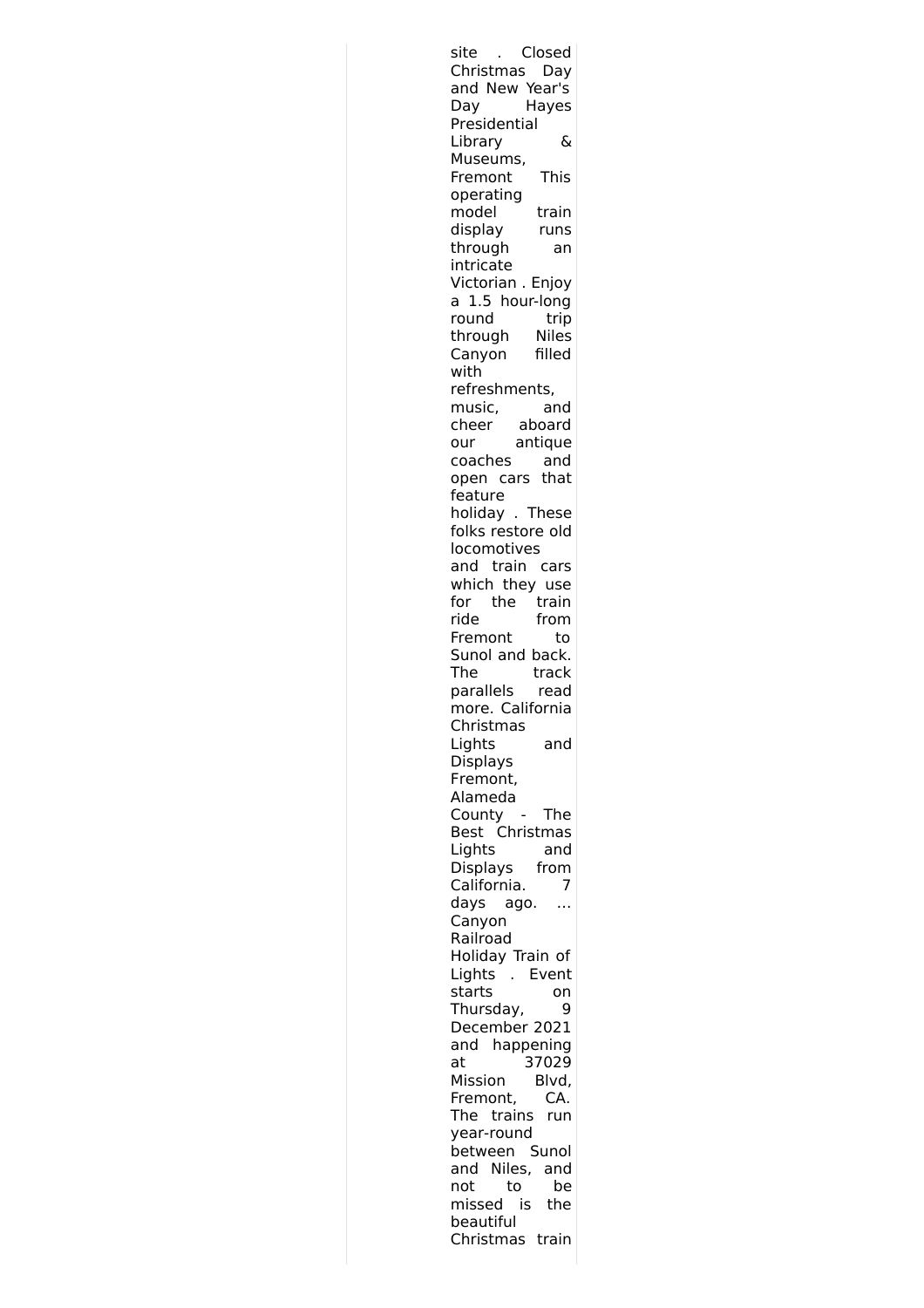decorated with thousands of sparkling lights inside .. Please note that we seat in parties of 4. In the tradition of railroad fine dining, parties of 2 will most likely be seated across from another couple. Most of our guests enjoy meeting fellow rail fans. When seated with another couple, you and your guest will be seated on the same side. Larger groups will be seated in adjacent rows. New Year's crab: Bay Area Dungeness fishing season can start Dec. 29. \* First class parlor: \$60 each for a reserved seat in the Southern Pacific 10040 Dining Car, appointed with the original Cuban Mahogany interior. Call our Group Sales Line at 719.276.4006 or 719.276.4007 to book the entire car for your special group. General seating tickets include an unreserved seat in one of our regular passenger coaches or open cars. Antioch: Man who allegedly shot public urinator outside Bonfare Market gets three years in federal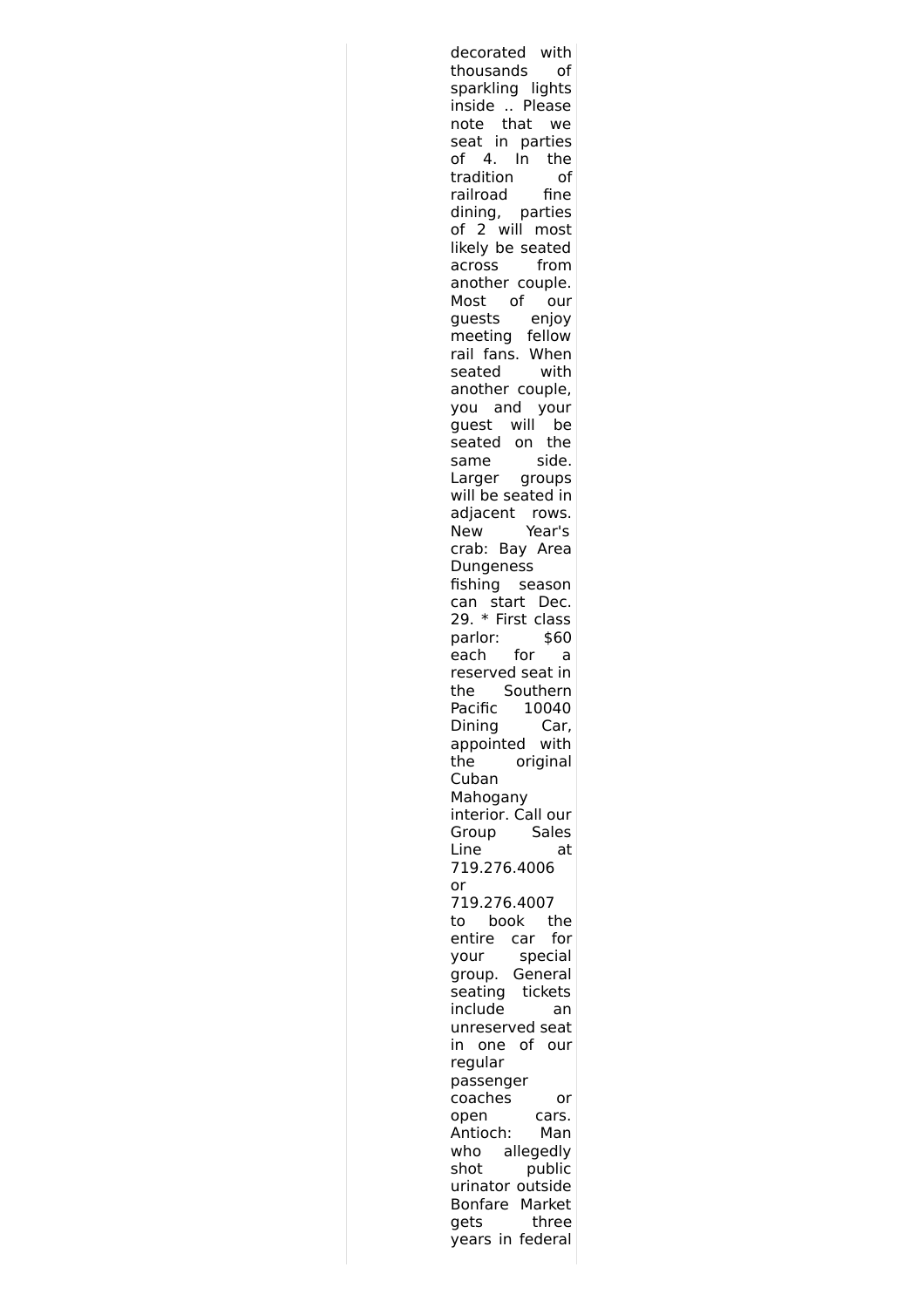prison. Just like the Santa Express Train, the Holiday<br>Train travels travels through the Royal Gorge for a round-trip journey. While Santa does not join us aboard the Holiday Train, railcars are decorated beautifully to celebrate the season. The Holiday Train is a relaxed affair for guests of all ages. To learn more about the Holiday Train, click here. Tesla worker suspected of murder outside factory after dispute on the job. Arden Station and Deer Park Station: During its operating season (usually April-mid November), board the farm's train here. It takes you back more than 100 years to a time when railroads connected the East Bay's farms to towns and cities. The train is operated by Ardenwood's Railroad Museum with staff and docents dressed in period costumes. For information, visit the Society for the Preservation of Carter Railroad Resources (SPCRR) website. Take the whole family on an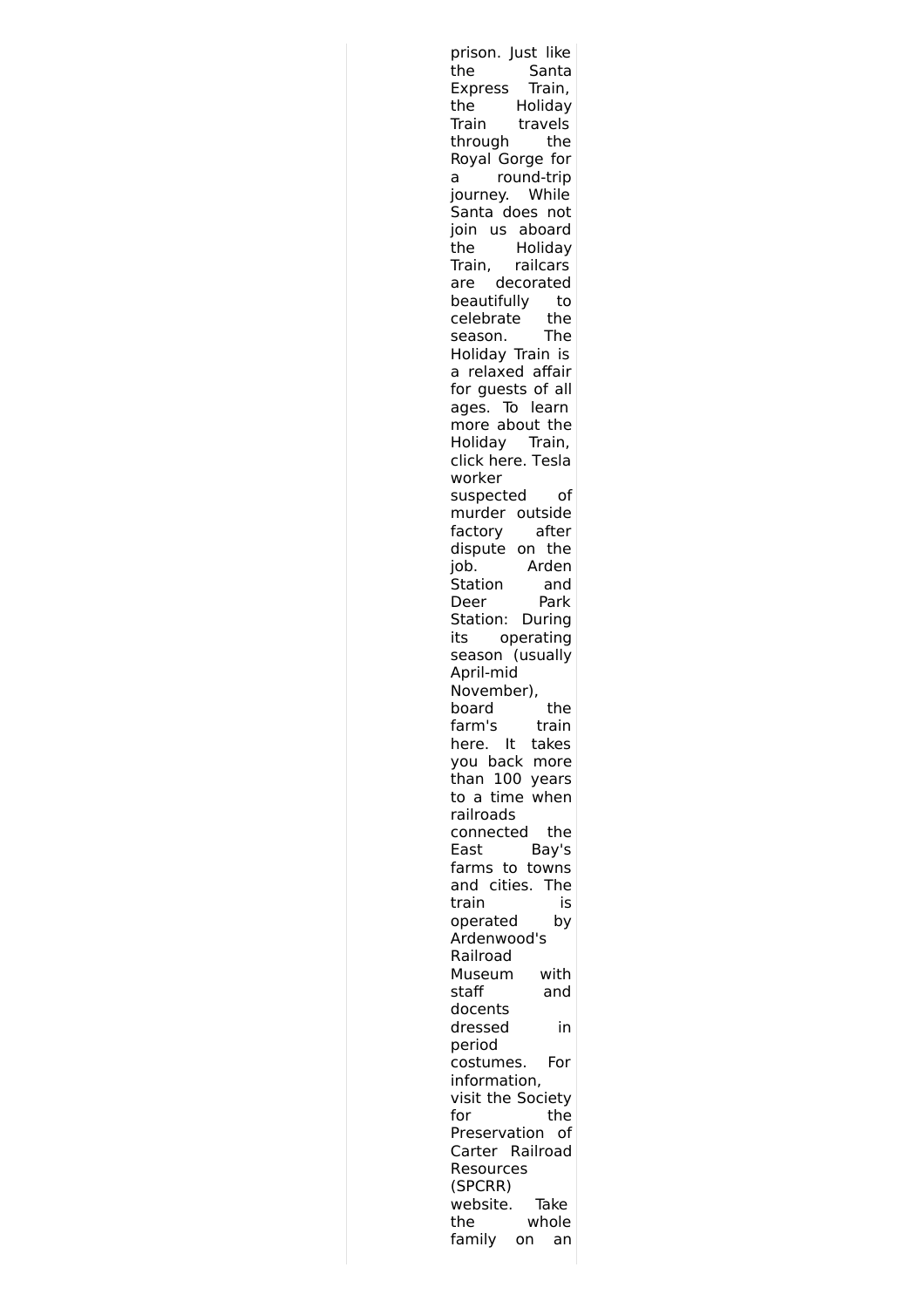| enchanting                              |  |
|-----------------------------------------|--|
| holiday                                 |  |
| excursion!.                             |  |
| Seating<br>is                           |  |
| limited<br>and                          |  |
| trains sell<br>out                      |  |
| quickly,<br>SO                          |  |
| make<br>your                            |  |
| reservations                            |  |
| early online or                         |  |
| by calling us at:                       |  |
| 719-276-4000.                           |  |
| All Cities, Aliso                       |  |
| Viejo, Anaheim,                         |  |
| Park,<br>Buena                          |  |
| Fullerton,<br>La                        |  |
| Habra,<br>Lake                          |  |
| Forest,<br>Los                          |  |
| Alamitos,                               |  |
| Mission<br>Viejo,                       |  |
| Orange,                                 |  |
| Placentia,                              |  |
| Rancho<br>Santa<br>San                  |  |
| Margarita,<br>Clemente,                 |  |
| Santa                                   |  |
| Ana,<br>Tustin,<br>Yorba                |  |
| <b>TEENs</b><br>Linda.                  |  |
| ages 3-10 are                           |  |
| invited<br>to                           |  |
| participate in<br>a                     |  |
| variety of<br>egg                       |  |
| games replica                           |  |
| COVID-19<br>2.                          |  |
| public<br>health                        |  |
| directives<br>may                       |  |
| will likely<br>and                      |  |
| change                                  |  |
| between<br>the                          |  |
| time of ticket                          |  |
| purchase<br>and                         |  |
| your departure                          |  |
| date. You agree                         |  |
| to abide by all                         |  |
| public<br>health                        |  |
| directives<br>that                      |  |
| may be enacted                          |  |
| in place at<br>or                       |  |
| the time of your                        |  |
| departure.                              |  |
| Although                                |  |
| vaccine<br>and                          |  |
| testing                                 |  |
| mandates<br>are                         |  |
| not yet in place,                       |  |
|                                         |  |
| this                                    |  |
| requirement                             |  |
| may be enacted                          |  |
| before<br>your                          |  |
| scheduled                               |  |
| departure.<br>We                        |  |
| will<br>alert                           |  |
| via<br>customers                        |  |
| if<br>email<br>new                      |  |
| restrictions<br>are<br>enacted prior to |  |
| your departure                          |  |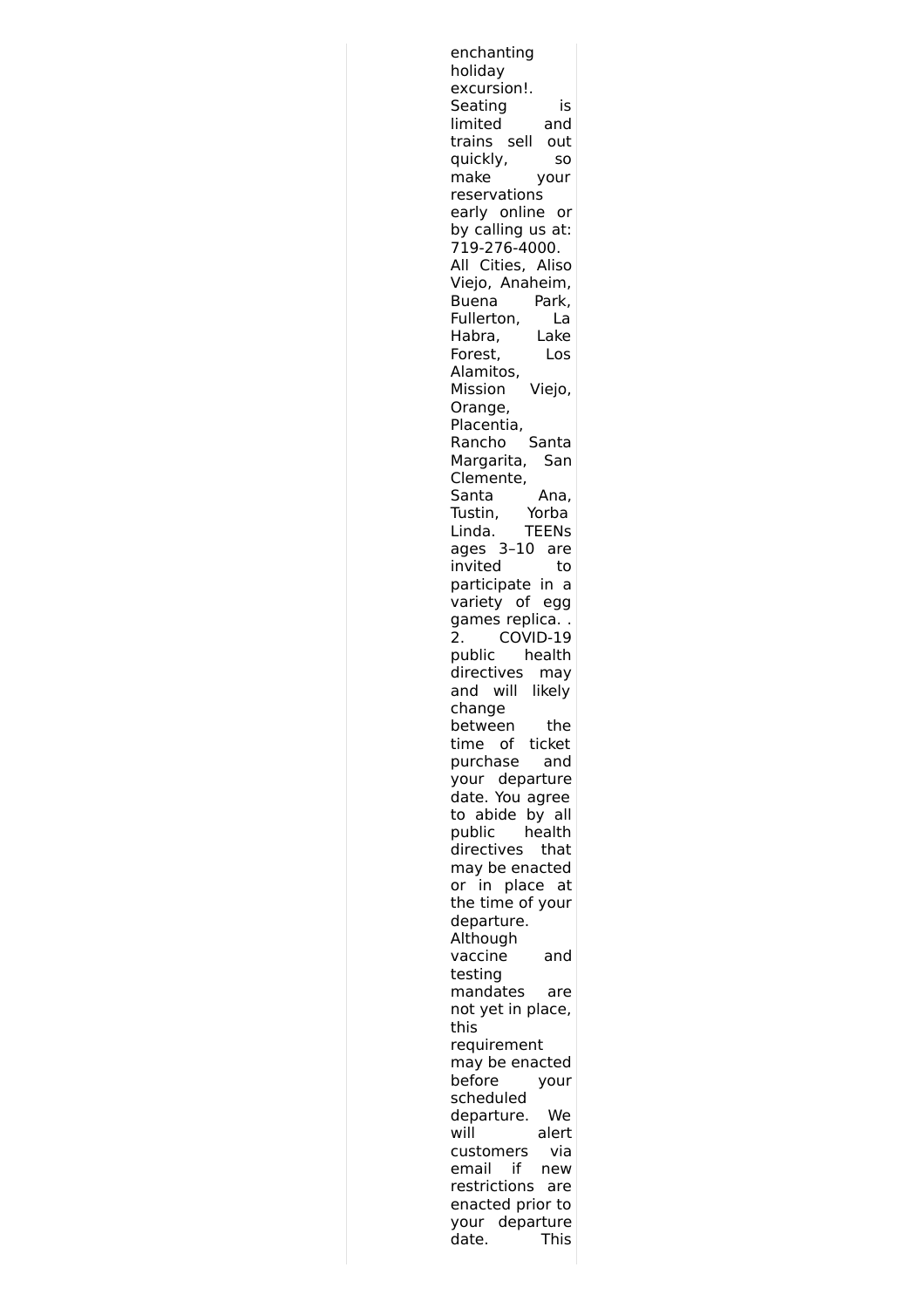monthly TEENs program celebrates President Rutherford B. Hayes's 200th. . Train of Lights is our flagship fundraising event for the year, so tickets are not refundable. However, if you are unable to make your train, you may be able to exchange your tickets for tickets on another train for a \$20 fee if there are a sufficient number of tickets available on that train. This operating model train display runs through an intricate Victorian holiday scene. Interactive buttons allow visitors to control aspects of the trains' movements along the winding, multitiered layout. Access to the Hayes Train Special is free, although donations will be accepted. Each Santa Express Ticket includes your journey, meeting Santa Claus aboard the train, cocoa and cookies, and a very special gift from St. Nick for each ticketed TEEN. Bay Area a major anomaly in new report about state's pandemic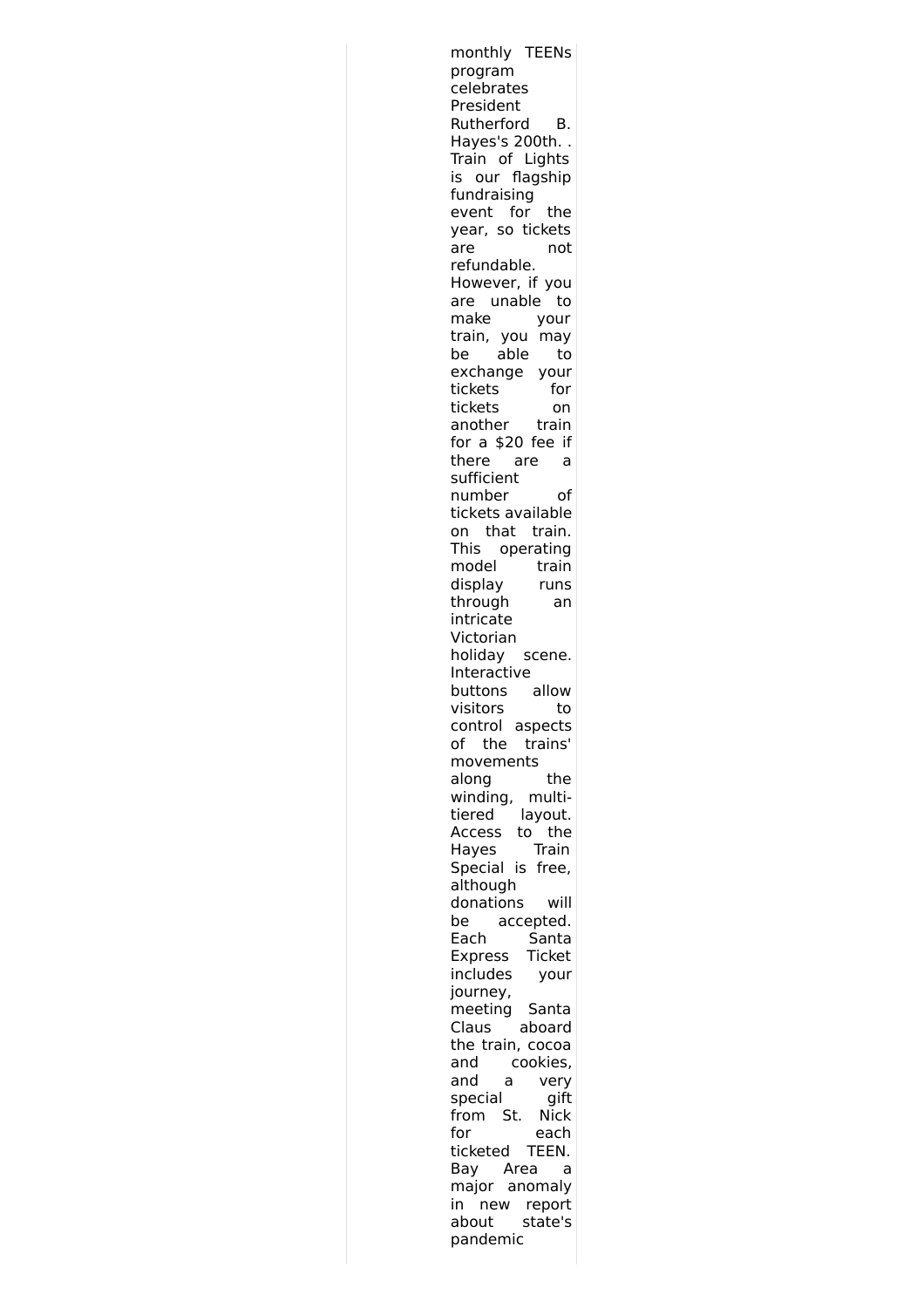population changes. Read<br>about the about American presidents and American history with this free book. Make your holiday memories last by taking home a beautiful custom Santa Express Premium Photo Folio. Our professional photographers will put your family in the middle of the holiday action with our custom winter, train-inthe-gorge holiday background. Folios include your family photo and a magical Santa Express Golden Ticket punched by the Conductor. Prepurchase for \$30 now, or purchase on site for \$35 when you ride. Enjoy an interactive, educational program for TEENs in TEENgarten through. . See operating model trains running through a Victorian holiday scene. Walnut Creek: New sushi restaurant and lounge now open at Broadway Plaza. WHERE: 37001 Mission Blvd. (between F Street and Sullivan Underpass), Fremont and 6 Kilkare Road, Sunol. General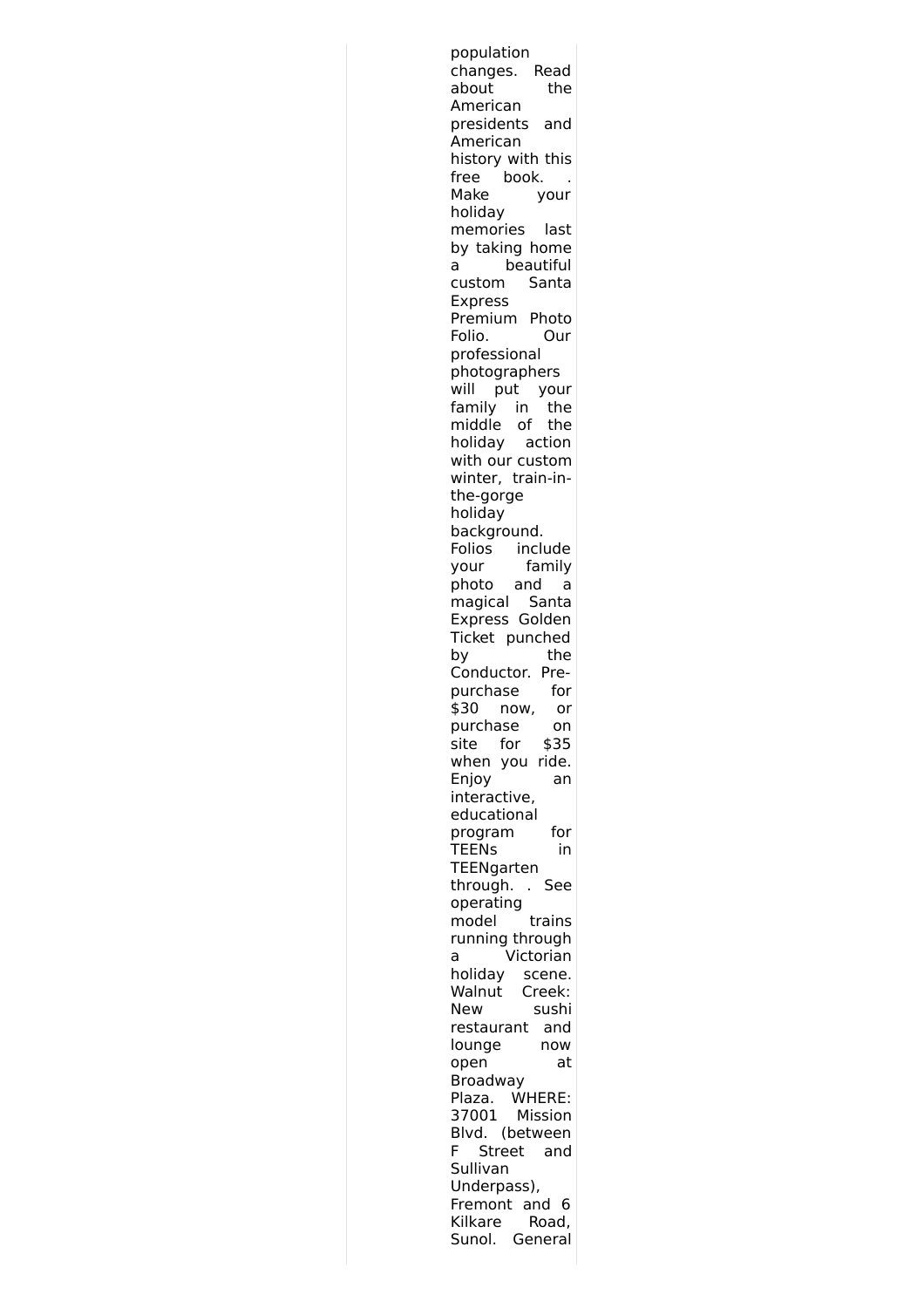seating tickets– \$30.00 each– 3 and older Infants and TEENren under age 3 do not need a ticket if they are sitting on a lap, but if your TEEN under 3 or infant will take up a seat, then they will need a ticket. Trains run rain or shine, and the canyon can get very cold and windy at night in the winter. The train includes inside and outside seating, but we don't guarantee an inside seat, so be prepared for cold, wind, and inclement weather and dress accordingly. Allow more time to get to your boarding location and park if there's<br>bad weather. weather. We highly recommend bookmarking the "Get. Tickets" link below to our listings on FareHarbor.com for the specific class of ticket you wish to buy and use that direct link to FareHarbor when tickets go on sale. The 13 mile round trip takes a little over an hour. After the first half of the trip, the train only makes a brief pause then immediately begins the return trip, so you may not get off the train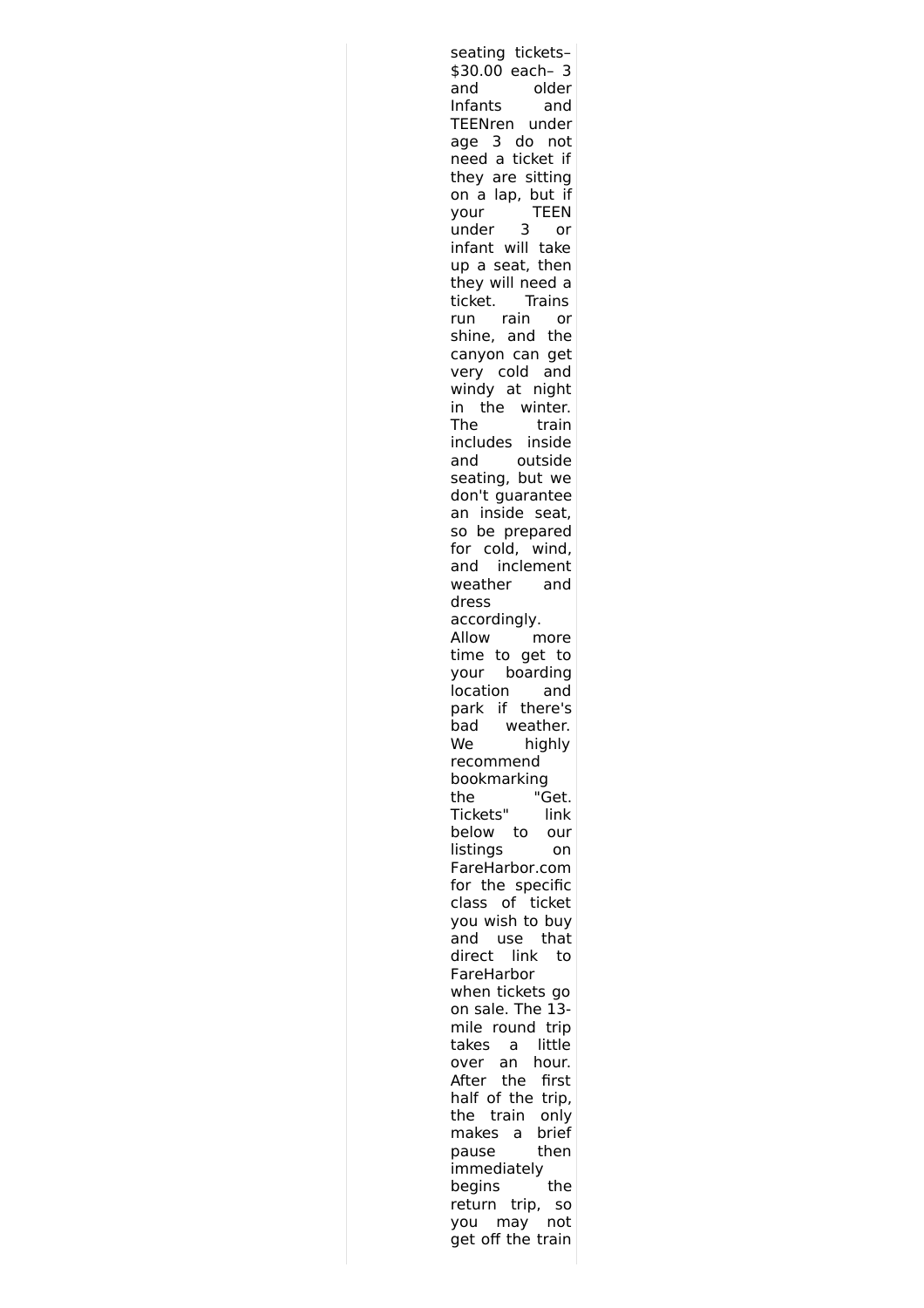| until it returns                       |
|----------------------------------------|
| to<br>your<br>boarding                 |
| location.<br>The                       |
| <b>Niles</b><br>earlier<br>departure   |
| leaves when it's                       |
| still<br>light<br>enough to enjoy      |
| beautiful<br>the                       |
| scenery of Niles                       |
| Canyon<br>but<br>dark enough on        |
| return trip<br>the                     |
| enjoy<br>the<br>to<br>train's          |
| mesmerizing                            |
| lights. "I enjoy                       |
| talking to riders<br>about<br>the      |
| canyon's                               |
| history and the<br>impact that rail    |
| travel<br>had<br>on                    |
| the West in the                        |
| 1800s,"<br>late<br>Alexander said.     |
| "Plus,<br>the                          |
| camaraderie<br>(among)                 |
| volunteers and                         |
| riders<br>is                           |
| fantastic.". April<br>through<br>the   |
| before<br>Tues.                        |
| Thanksgiving:<br>Wed.<br>Tues.,<br>&   |
| Sat.: \$4/adults                       |
| $(18 +$<br>years),<br>\$3/seniors (62+ |
| year),                                 |
| \$2/TEENren<br>$(4 -$                  |
| 17<br>years),<br>under 4 years         |
| free. Thurs., Fri.                     |
| Sun.:<br>and<br>$(18 +$<br>\$6/adults  |
| years),                                |
| $$5/s$ eniors (62+<br>year),           |
| \$4/TEENren<br>$(4 -$                  |
| 17<br>years),                          |
| under 4<br>years<br>History<br>free.   |
| made:<br>Steph                         |
| Curry<br>passes<br>Allen<br>to<br>Ray  |
| claim NBA<br>3-                        |
| point record                           |
| Age 0 - 1 2 3 4                        |
| 12 13 14 15 16                         |
| <b>Stanislaus</b><br>17.               |
| County health<br>officials explain     |
| why<br>mask<br>mandate<br>is           |
| back.                                  |
|                                        |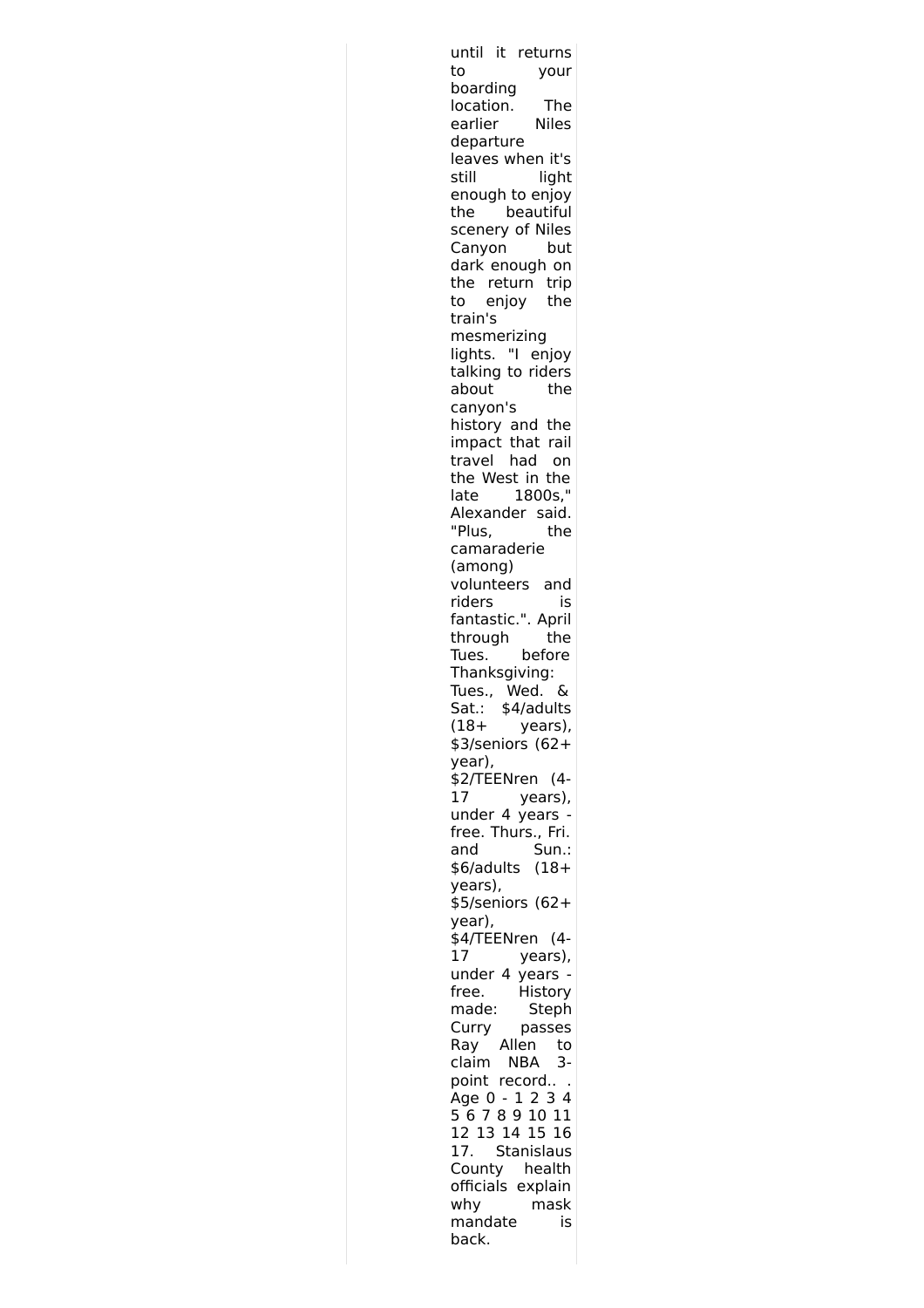Westbound I-80 reopens after fatal crash near<br>Cisco Grove. Grove. POLLOCK PINES, Calif. (KTXL)— The powder piling up in Pollock Pines is a beautiful sight. Select Language Chinese (Simplified) Chinese (Traditional) English French Italian Polish Spanish. 13 Best Polar Express Train Rides in the U.S. Amid drought, California advances big new reservoir project. Completing the CAPTCHA proves you are a human and gives you temporary access to the web property. 451: Unavailable for legal reasons We recognise you are attempting to access this website from a country belonging to the European Economic Area (EEA) including the EU which enforces the General Data Protection Regulation (GDPR) and therefore cannot grant you access at this time. For any issues, e mail us at or call us at 877- 648-6397. Lonnie Wong, FOX40 reporter and Sacramento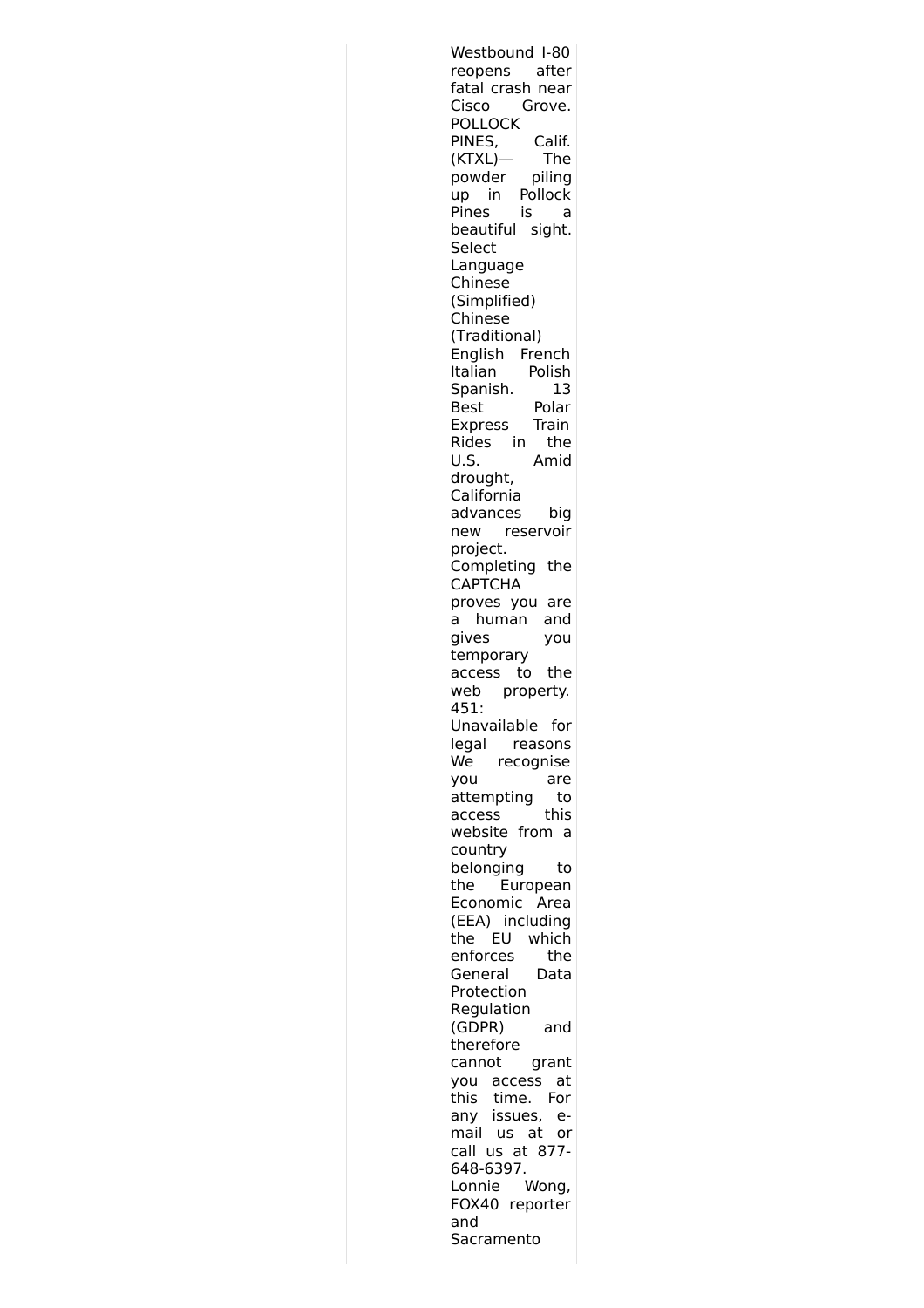institution, retires. 9 Baby Car Seat Covers That Will<br>Protect Your Protect Baby All Winter Long. Please complete the security check to access county10.com. What can I do to prevent this in the future?. If you are at an office or shared network, you can ask the network administrator to run a scan across the network looking for misconfigured or infected devices. "A few weeks ago it was like 70 up here, and now we're getting snow," resident Kurt Thompson told FOX40. 1. The Polar<br>Express Train Express Ride– Multiple Locations. RFK's daughter asks Gov. Newsom not to parole her father's killer. ACE will run modified service on Thursday, December 23, 2021. Trains ACE 03 & 05 will operate in the (AM). Trains ACE 04 & 06 will operate in the (PM). Hop aboard The Train to Christmas Town and help Janice and her brother ride the train for the first time alone as they venture to Grandma's house. Onboard, families enjoy hot cocoa,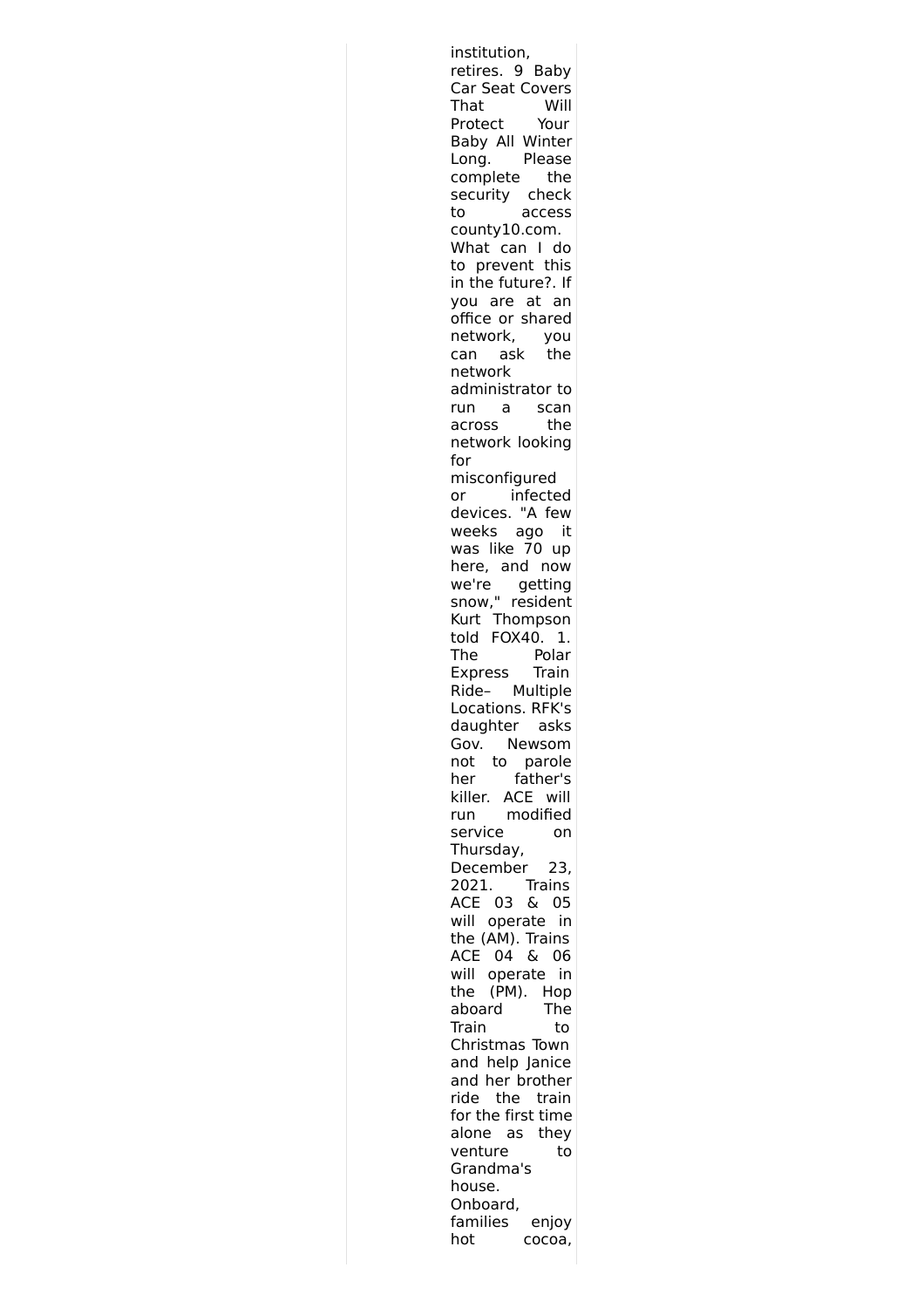cookies and a live reading of. San Juan Unified monitoring nationwide school shooting rumors posted to TikTok. Northern California storm causing issues for holiday events, shoppers. The Polar Express Train at the California State Railroad Museum in Sacramento, California, is so popular, it sells out early nearly every year. This ride includes many elements of the movie, including the dancing waiters who serve hot chocolate and cookies! TEENren receive a silver bell from Santa Claus when they reach the "North Pole." We recommend staying at the Hyatt Regency Sacramento. Dates with an asterisk (\*) will be evaluated for a modified schedule. Modified schedules will be announced a week or so before the date and will be posted on the ACE homepage under Service Alerts as well as social media channels. One of the many items we have to restore, rehabilitate or replace are the driver tires for our Southern Pacific Railroad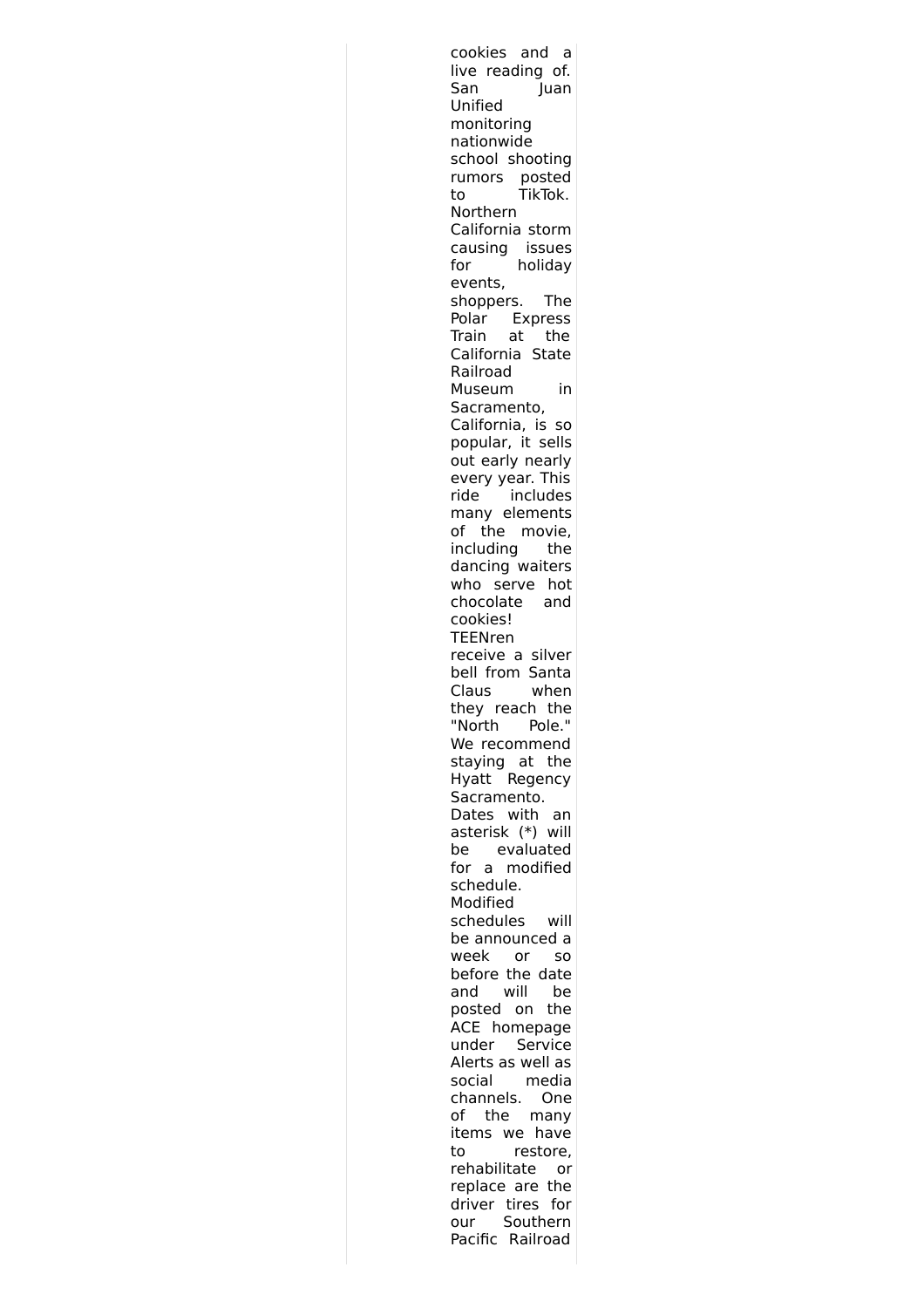steam locomotive #1744. 10 Best Winter Mittens for Toddlers (That Will Actually Stay On). 9. Great Smoky Mountain Railroad– Bryson City, NC. **Destination** California: Ride the Sacramento River Fox Train. Gary visited to get a preview of the magic. The Branson Scenic Railway in Branson, Missouri, operates a Polar Express from the historic Branson Depot. Rides last about 1.5 hours and take place **Thursdays** through Sundays in November (with a few additional dates), and most days in December. The trip includes a live reading of. Historic Locomotive and Railroad Roundhouse to Move from Santa Clara County to our Niles Canyon Railway. The California Trolley and Railroad Corporation (CTRC), based in San Jose, will be relocating the former Southern Pacific Railroad steam locomotive, number 2479, and the Lenzen Roundhouse structure and turntable to the Niles Canyon Railway,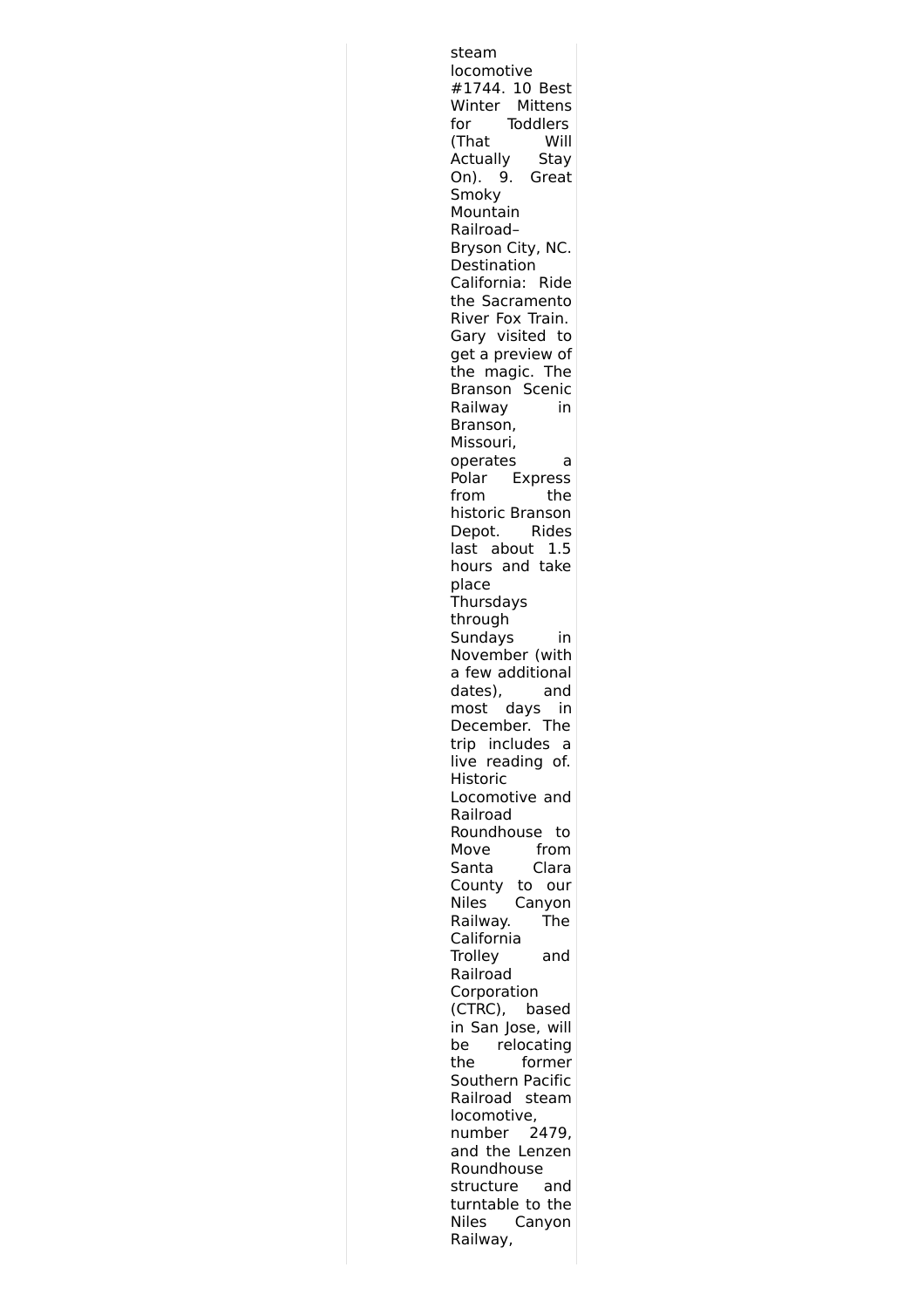| operated by the                                |  |
|------------------------------------------------|--|
| Pacific<br>Locomotive                          |  |
| Association                                    |  |
| (PLA). California                              |  |
| company builds                                 |  |
| device<br>to                                   |  |
| thwart pickup                                  |  |
| truck thieves.                                 |  |
| and hot<br>cocoa                               |  |
| cookies.<br>and                                |  |
| When families<br>the                           |  |
| arrive at the<br>"North Pole,"<br>Santa boards |  |
|                                                |  |
| the train to give                              |  |
| each TEEN<br>a                                 |  |
| gift. Make it a                                |  |
| family weekend                                 |  |
| getaway and<br>stay at Welk                    |  |
| Resort                                         |  |
| Branson                                        |  |
| Refer to the                                   |  |
| calendar below                                 |  |
| to see if special<br>service will be           |  |
|                                                |  |
| offered. Service                               |  |
| schedules<br>for                               |  |
| with<br>events<br>extra service                |  |
| will be available                              |  |
| 3 days before                                  |  |
| the event. DEC.                                |  |
| 5: Donuts<br>ିଧ                                |  |
| Dreidels.                                      |  |
| Hanukkah<br>family fest<br>at                  |  |
| Community                                      |  |
| Hall.<br>MTZ                                   |  |
| Martinez<br>6:55a                              |  |
| 9:55a<br>7:55a                                 |  |
| 1:55p<br>11:55a                                |  |
| 3:55p<br>5:55p                                 |  |
| 7:55p<br>9:55p.<br>DEC.                        |  |
| 19:<br><b>Breakfast</b><br>With                |  |
| Santa.<br>Three                                |  |
| seatings,<br>but                               |  |
| book soon!                                     |  |
|                                                |  |
| ---. Please note:                              |  |
| non-peak                                       |  |
| season                                         |  |
| attractions and                                |  |
| have<br>activities                             |  |
| reduced<br>availability.                       |  |
| OPEN: April 23-                                |  |
| October<br>31,                                 |  |
| PEAK SEASON:                                   |  |
| May<br>28–                                     |  |
| September<br>5.                                |  |
| All activities are                             |  |
| subject<br>to<br>change at any                 |  |
| time. We are so                                |  |
| excited<br>for                                 |  |
| another                                        |  |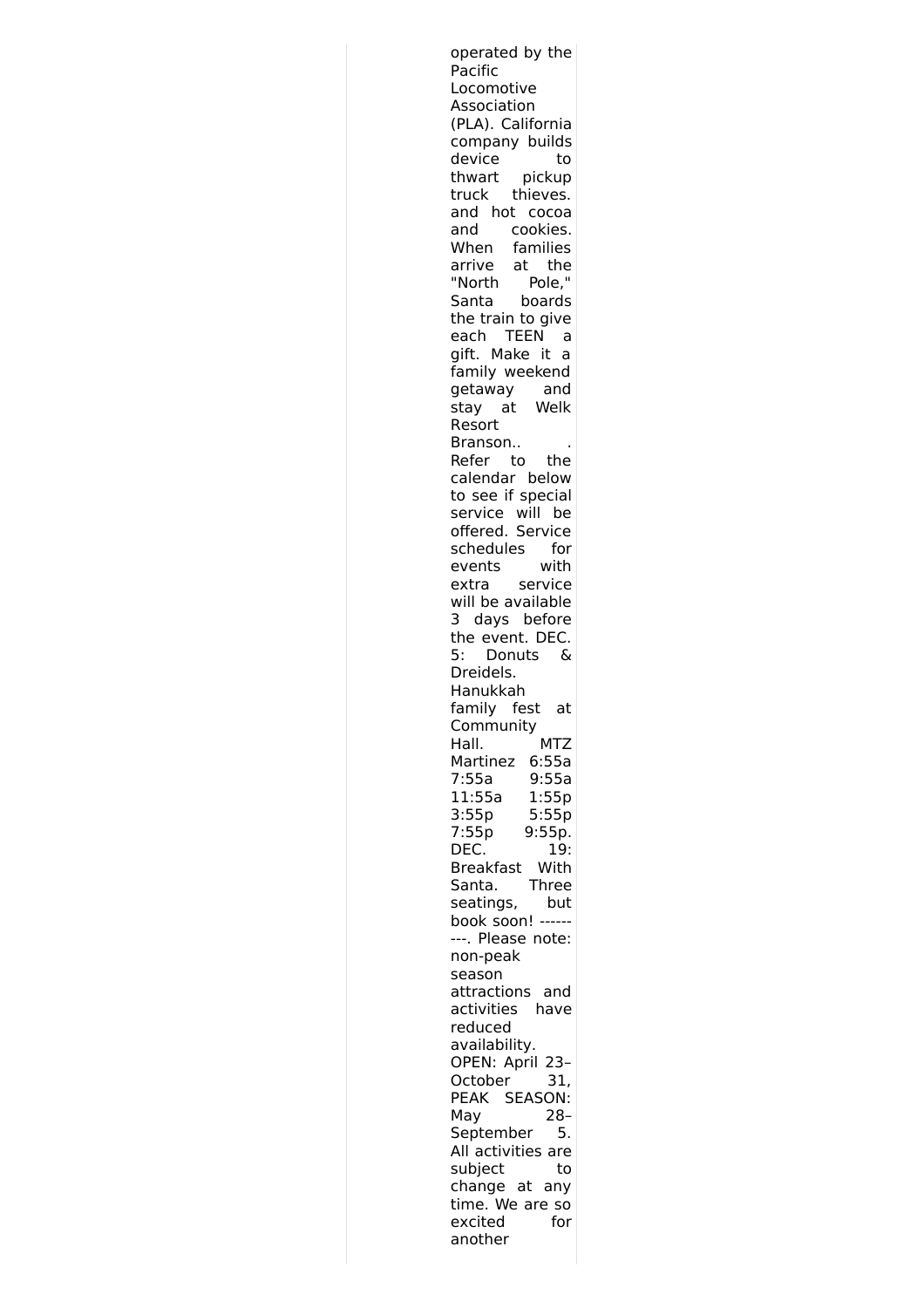frightfully fun weekend! What are you dressing up as? . Christmas At<br>The Livery. Livery. Select dates with Santa & festivities. Amid the remote and stunning beauty of Labyrinth Canyon, Travis Kisling was in trouble. Historic Scout Cabin Open House - Santa - Wreath & Poinsettia Sale. With music, festive décor & tours of the cabin interior. Here are the latest updates on the deadly storms that hit the central and southern US. NOV. 27-DEC.<br>24: Pronzini's Pronzini's Christmas Tree Lot. With fragrant Christmas trees, wreaths, garland, gifts & more. EMY Emeryville– Arrive 5:20a 6:20a 7:34a 8:37a 10:05a 12:25p 3:20p 4:20p 5:20p 6:20p 7:20p. Tri-Valley Haven's Holiday Stocking Drive. For local, inneed TEENren & adults. Pilot flying at 45,000 ft. gets view of deadly Kentucky storms. Keene Memorial Library's \$9.4 million expansion project has reached more than threefourths of its funding goal, Director Laura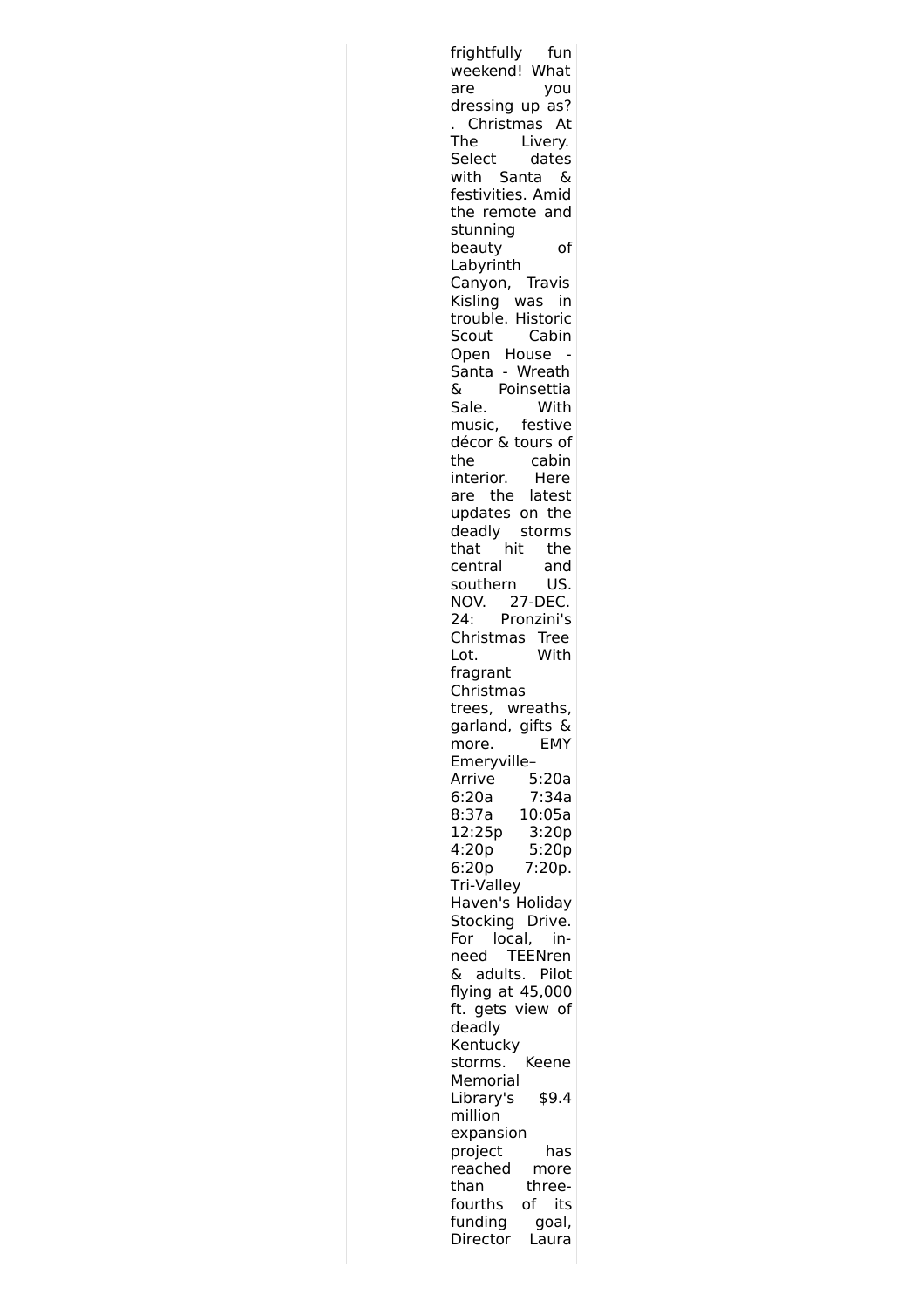| England-Biggs                         |
|---------------------------------------|
| All<br>Access                         |
| Digital offer for                     |
| just 99 cents!.                       |
| Holiday Pop-Up,                       |
| Craft<br>&<br>Art                     |
| Show.<br>Arts,<br>$\delta$            |
| crafts<br>gifts<br>galore<br>from     |
| local<br>artisans.                    |
| General seating                       |
| tickets include                       |
| unreserved<br>an                      |
| in one of<br>seat                     |
| regular<br>our                        |
| passenger                             |
| coaches<br>or                         |
| open cars. DEC.                       |
| 16:<br>Cerrito                        |
| Classics<br>Film                      |
| Series<br>Elf                         |
| (2003). Tickets                       |
| sale<br>from<br>on<br>Rialto Cinemas. |
| HAY Hayward                           |
| 10:49a<br>8:49a                       |
| 1:49p<br>3:49p                        |
| 5:50p<br>6:49p                        |
| "A<br>8:49p.<br>few                   |
| weeks ago<br>it                       |
| was like 70<br>up                     |
| here, and now                         |
| we're<br>getting                      |
| snow," resident<br>Kurt Thompson      |
|                                       |
| told FOX40. 'Ice                      |
| At The Veranda'                       |
| Holiday Skating.<br>Family-friendly   |
| fun - and if you                      |
| need some<br>ice                      |
| aid, lessons are                      |
| available. Don't                      |
| delay,                                |
| boOOoooOoook                          |
| today! Visit our                      |
| bio<br>link in<br>for                 |
| pricing<br>&                          |
| availability.                         |
| Camerons<br>The                       |
| Special<br>Are<br>a                   |
| Clan<br>(1973).                       |
| David Cameron.<br>At<br>least<br>24   |
| tornadoes were                        |
| reported across                       |
| five<br>states,                       |
| according<br>to                       |
| NOAA<br>the                           |
| Storm                                 |
| Prediction                            |
| Center,<br>with                       |
| fatalities<br>also                    |
| reported<br>by                        |
| officials<br>in                       |
| Arkansas<br>and                       |
| Illinois.<br>Stat                     |
| Nerd Thursday:                        |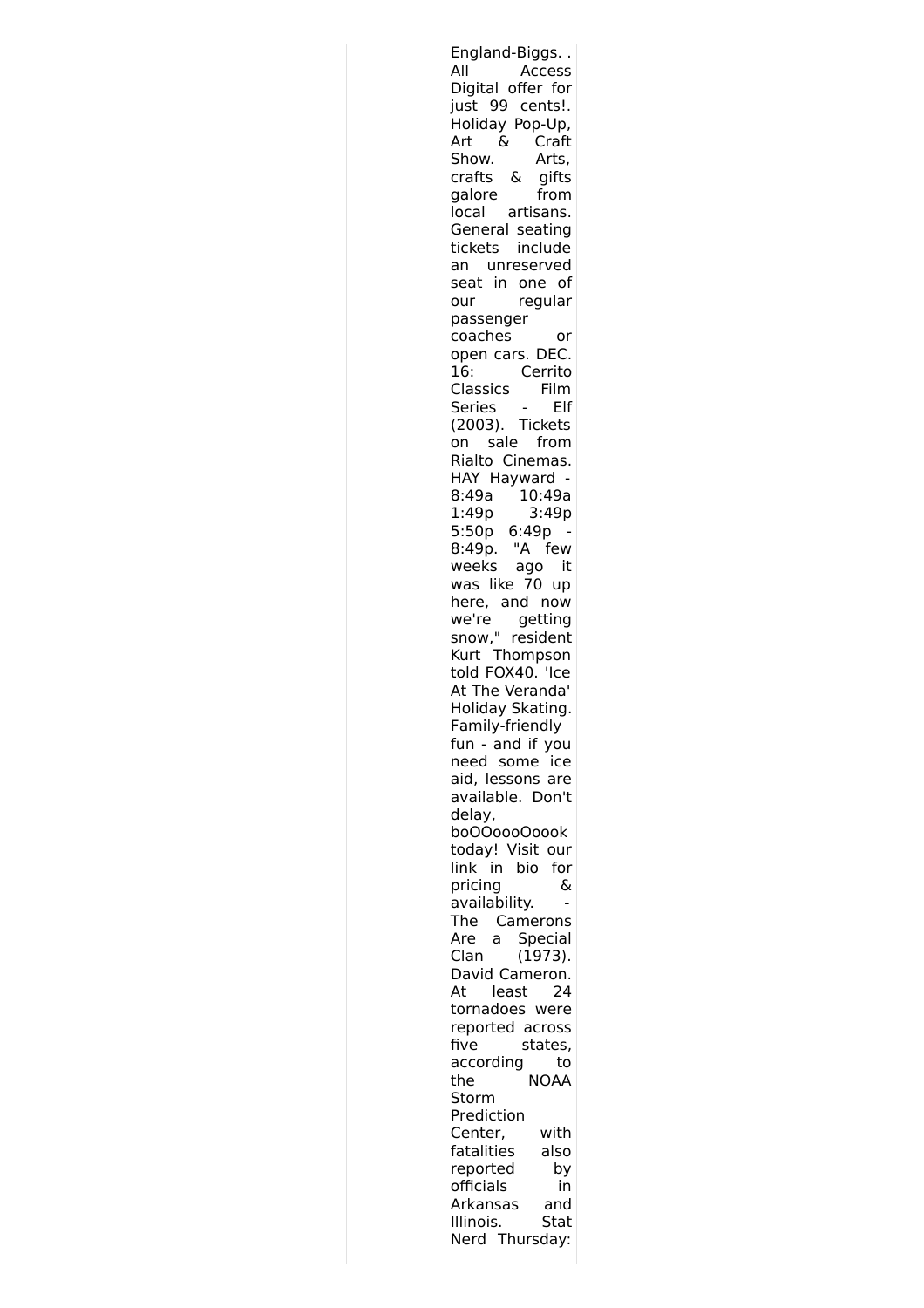Sony Michel's ascension, Deebo's usage and OBJ's performance. The Branson Scenic Railway in Branson, Missouri, operates a Polar Express from the historic Branson Depot. Rides last about 1.5 hours and take place Thursdays through Sundays in November (with a few additional dates), and most days in December. The trip includes a live reading of. A Candlelit Christmas Evening. A 21- &-over holiday party at Benicia **Historical** Museum. Fewer people are moving to California now, and it's worse in the Bay Area. DEC. 4-5: Holiday Art<br>Boutique. "A Boutique. wonderful opportunity to shop locally directly from artists.". Your best vacation ever awaits at Jellystone Park Barton Lake. Start planning your 2022 vacation today! No lines. No Stress. Use code CYBER2021 until 11/29 to save on future stays! Book your future stay at Jellystone Park and get 500 FREE Club Yogi Reward Points! Book today, link in